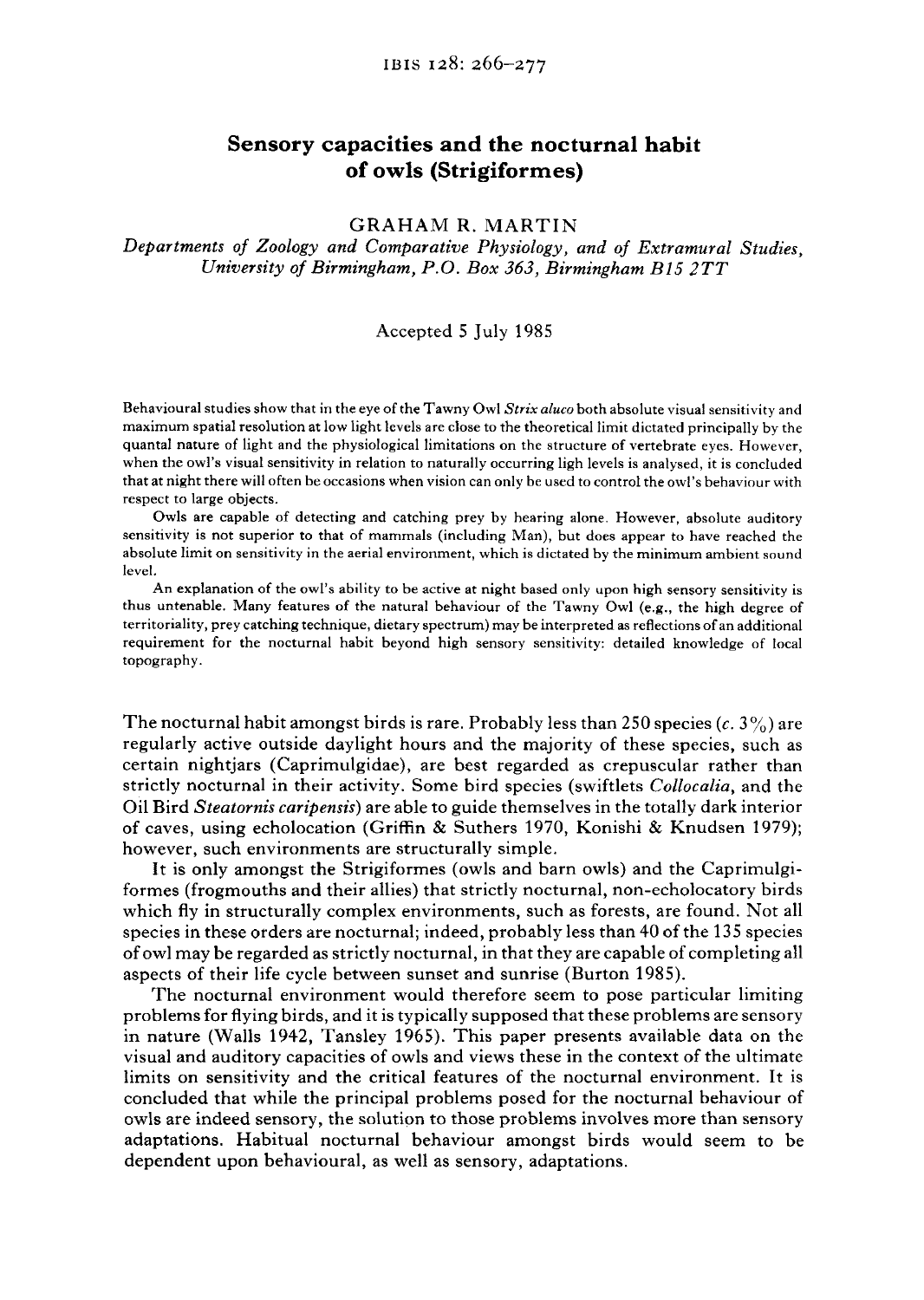The principal species discussed here is the Tawny Owl *Strix aluco.* The visual and auditory capacities of this species have been more comprehensively studied than those of any other bird, and many aspects of its natural history have been studied in detail. The Tawny Owl has a wide but discontinuous distribution in the palearctic and oriental zoogeographical regions. Its preferred habitat **is** closed canopy broadleaved deciduous woodland, but it will inhabit coniferous and more open woodland types, parkland and the centres of large cities as long as mature trees are present (Beven 1956, Mikkola 1983). It is argued that the sensory adaptations of this and other nocturnal species are very similar and most of the problems discussed here concerning the Tawny Owl apply generally to nocturnal owl species.

## **Vision at low light levels**

### **Absolute sensitivity**

Field observations have long been interpreted as evidence that the visual sensitivity in owls is higher than in Man. Indeed the assumption of high sensitivity, coupled with evidence that owl retinae contain many rod photoreceptors was part of the original evidence used to support the duplicity theory of vision (Schultze 1867). The assumed high visual sensitivity of owls was correlated with the large size, tubular shape and frontal placement of owl eyes compared with those typically found in diurnal birds (Fig. l), and these anatomical features became regarded as adaptations concerned with the nocturnal habit. However, how these particular features were supposed to facilitate high sensitivity was not discussed in detail (e.g., Walls 1942, Tansley 1965).

The assumption of high visual sensitivity in owls was questioned by evidence which suggested that the visual detection of infra-red radiation could mediate prey capture in the Tawny Owl (Vlanderpianck 1934). However, the ocular media of this



Figure 1. Drawings of horizontal sections through the head of the Black-capped Chickadee *Parus atricapillus* and the Great Horned Owl *Bubo viriginianus.* Redrawn to scale from Wood (1917). In *Parus*  eye shape, size and position are typical of diurnal Passeriforme species, in *Bubo* eye shape and position are typical of other owl species, and eye size is similar to that of the Tawny Owl.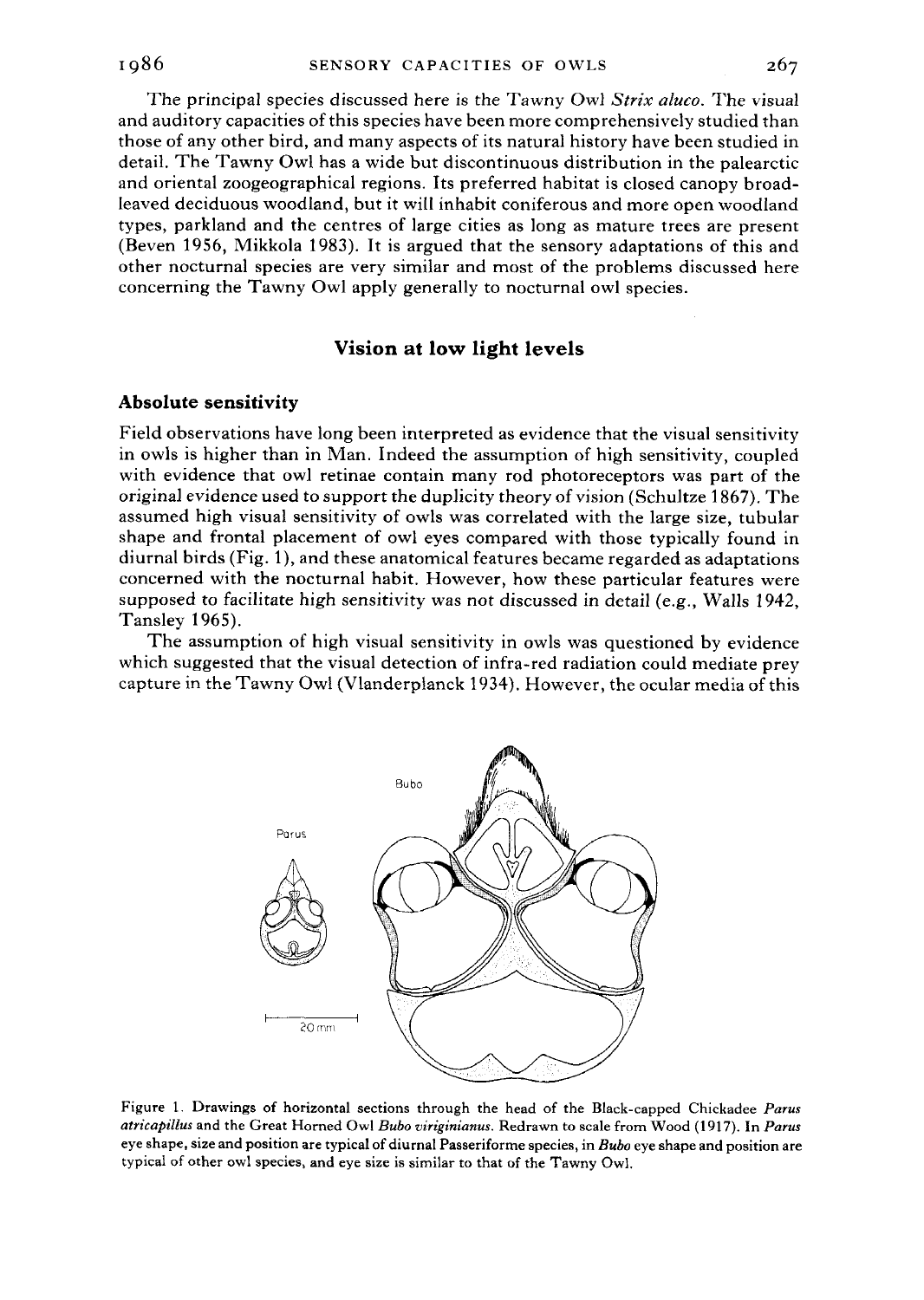bird were subsequently shown to be virtually opaque to infra-red radiation (Matthews & Matthews 1939).

The first experimental studies of visual sensitivity suggested that owl eyes were between 10 and 100 times more sensitive than that of Man (Hecht & Pirenne 1940, Dice 1945). However, neither of these studies measured absolute sensitivity directly, nor was it claimed that stimuli were calibrated with a high degree of accuracy. More recent analysis of visual sensitivity in Tawny Owls has led to a more modest conclusion in that absolute sensitivity in these birds was found to be higher than that of Man by an average of 2.5-fold (Martin 1977). This difference is within the normal, five-fold, range of absolute visual sensitivity found in the healthy human population and also within the range by which individual human thresholds may differ on a daily basis (Pirenne *et al.* 1957). Thus we might expect to find individual human subjects with visual sensitivity greater than that of individual Tawny Owls.

The 2.5-fold average difference in sensitivity between Owl and Man can be accounted for by a difference in the maximum brightness of the retinal image produced in the owl and human eye (Martin 1982). This suggests that the retinae of these two eyes are of similar sensitivity; there are good theoretical reasons for believing that this should be the case. For example, it has been argued that the human retina has attained the absolute limit of visual sensitivity, which is dictated by the quanta1 nature of light and the signal-to-noise limitations of extracting information from an array of photoreceptors which are responding at the limits of their sensitivity (Pirenne 1962, Barlow 1981). Since the rod photoreceptors of Man and Owl are very similar in respect of three parameters-dimensions, spectral sensitivity and specific absorbance of their visual pigments (Bowmaker & Martin 1978, Bowmaker & Dartnall 1980)—they would absorb a similar proportion of the light quanta that reaches them (Martin 1982). Therefore unless maximum retinal image brightness can be greatly increased over that of the human eye, visual sensitivity much in excess of that in humans is unlikely to be found in any owl species.

An hypothetical vertebrate eye with a focal length similar to that of the Tawny Owl  $\lceil \approx 17 \,\text{mm}$ ; (Martin 1982)] but whose visual sensitivity was 10 or 100 times that of Man, would require entrance pupil diameters of **25** mm and 81 mm respectively. Clearly such eyes would have to be both absolutely large as well as peculiar in their general design—quite unlike the typical tubular shape of the owl eye (Fig. 1), and indeed quite unlike any vertebrate eye so far described (Martin 1983). Furthermore, it has been argued that a relatively long focal length, such as that found in the Tawny Owl's eye, is an essential feature of an eye designed to function throughout the naturally-occurring range of night time luminance levels (Martin 1982). This is because a long focal length will produce a large retinal image and thus permit flexibility in the way the retinal image is sampled by the photoreceptor array. Such flexibility is necessary to maximise the amount of information which can be extracted from the retinal image over a wide range of luminances (Snyder *et al.* 1977). [The naturally occurring nocturnal luminance range is discussed below]. Thus, given this constraint of a long focal length, it would seem that an owl eye with an image brightness even 10, let alone 100 times higher than that of Man, is unlikely to have evolved.

Absolute visual sensitivity in the Tawny Owl is approximately 100 times higher than that of the Pigeon *Calumba livia* (Blough 1955) (Fig. 2), a strictly diurnal bird species. This difference can be attributed principally to differences in retinal neural mechanisms, since pigeon and owl eyes differ little in both the maximum brightness of their retinal image and in the parameters of individual rod photoreceptors (Martin 1982).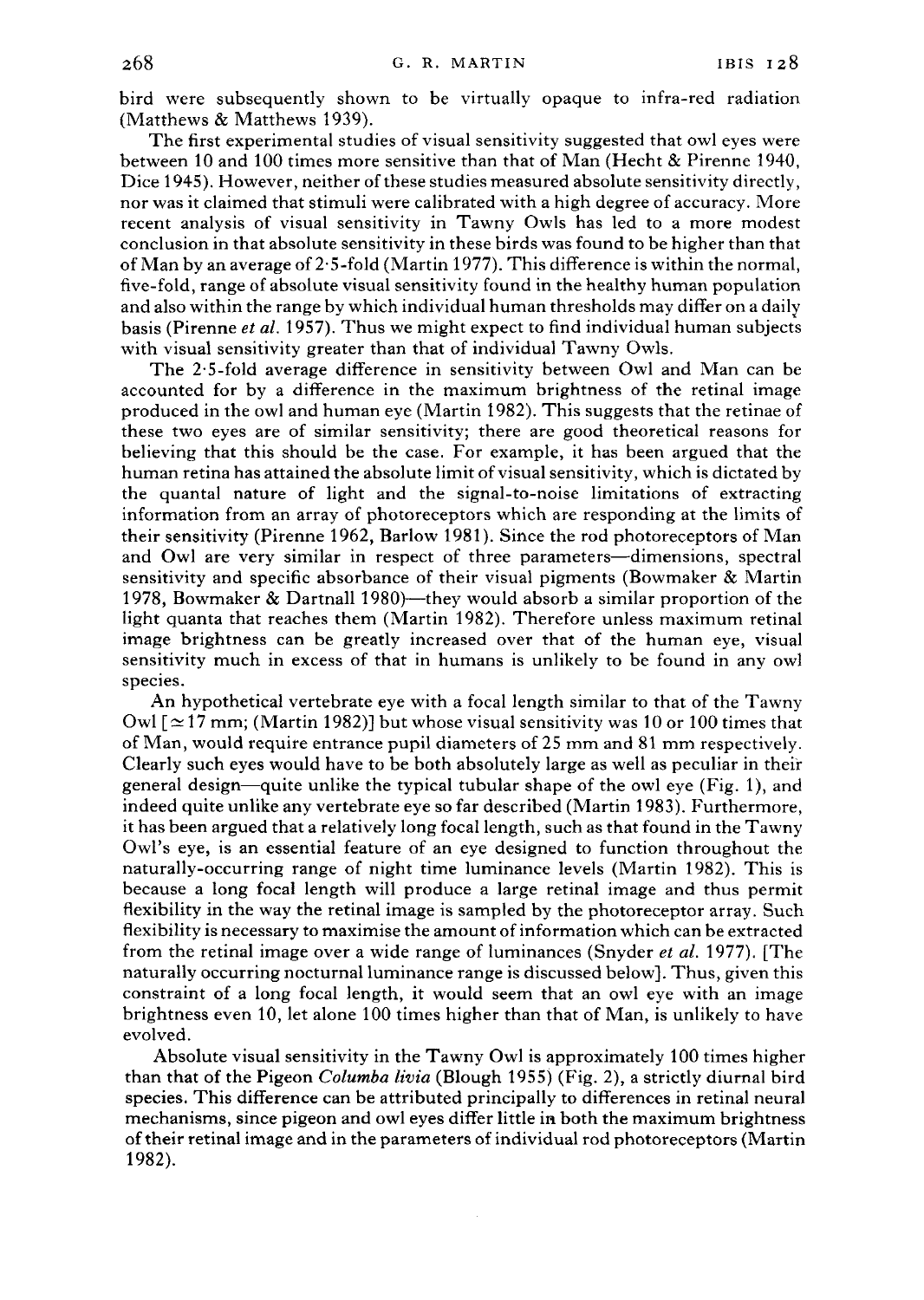

Figure 2. Top. Minimum separable visual acuity (expressed as log<sub>10</sub> of the reciprocal of the minimum separable angle) as a function of luminance in Man, Pigeon and two owl species (cdm<sup>-2</sup>, candela per square metre).

Bottom. Naturally occurring luminance levels of a grass or leaf litter substrate during day-time and nighttime. Luminance ranges within open habitats and under a broad leaved woodland canopy are shown. Each horizontal bar indicates the maximum likely range of luminance which can be experienced in the habitat under the conditions indicated. Day-time luminance levels (the four horizontal bars to the right) are for latitude 50" at the time of the summer solstice, and show the luminance range from sunrise **(sr)** to maximum midday sun (ms). Night-time luminance levels (the four horizontal bars to the left) show the range from maximum moonlight *(mm)* to minimum starlight *(mst);* maximum starlight without moon *(mxs)* is also indicated. Luminance levels experienced under maximum cloud cover are shown for both day- and night-time in the two habitat types. The total *diurnal luminance range* of 5.6 log,, units is the range which may be experienced between maximum sunlight without cloud cover in an open habitat, and at sunrise with cloud cover beneath woodland canopy. The total *nocturnal luminance range* of 6.31  $log_{10}$ units is the range from maximum moonlight without cloud in an open habitat, to minimum starlight with cloud beneath the woodland canopy. Points **A,** B and *C* indicate the mean behaviourally-determined *absolute visual threshold* of Pigeon, Man and Owl respectively (modified from Martin, 1982).  $($   $\bullet$   $\bullet$ Human; Pirenne et al. (1957); (O—0) Human; Shlaer (1937); ( $\blacksquare$ --- $\blacksquare$ ) Owl *Bubo*; Fite (1973); **(V----V)** Owl *Strix;* Martin and Gordon (1974); (Op) Pigeon; *Columba,* Blough (1971); *(0..* . , .O) Pigeon; Hodos and Leibowitz (1977). Hodos *et al.* (1976).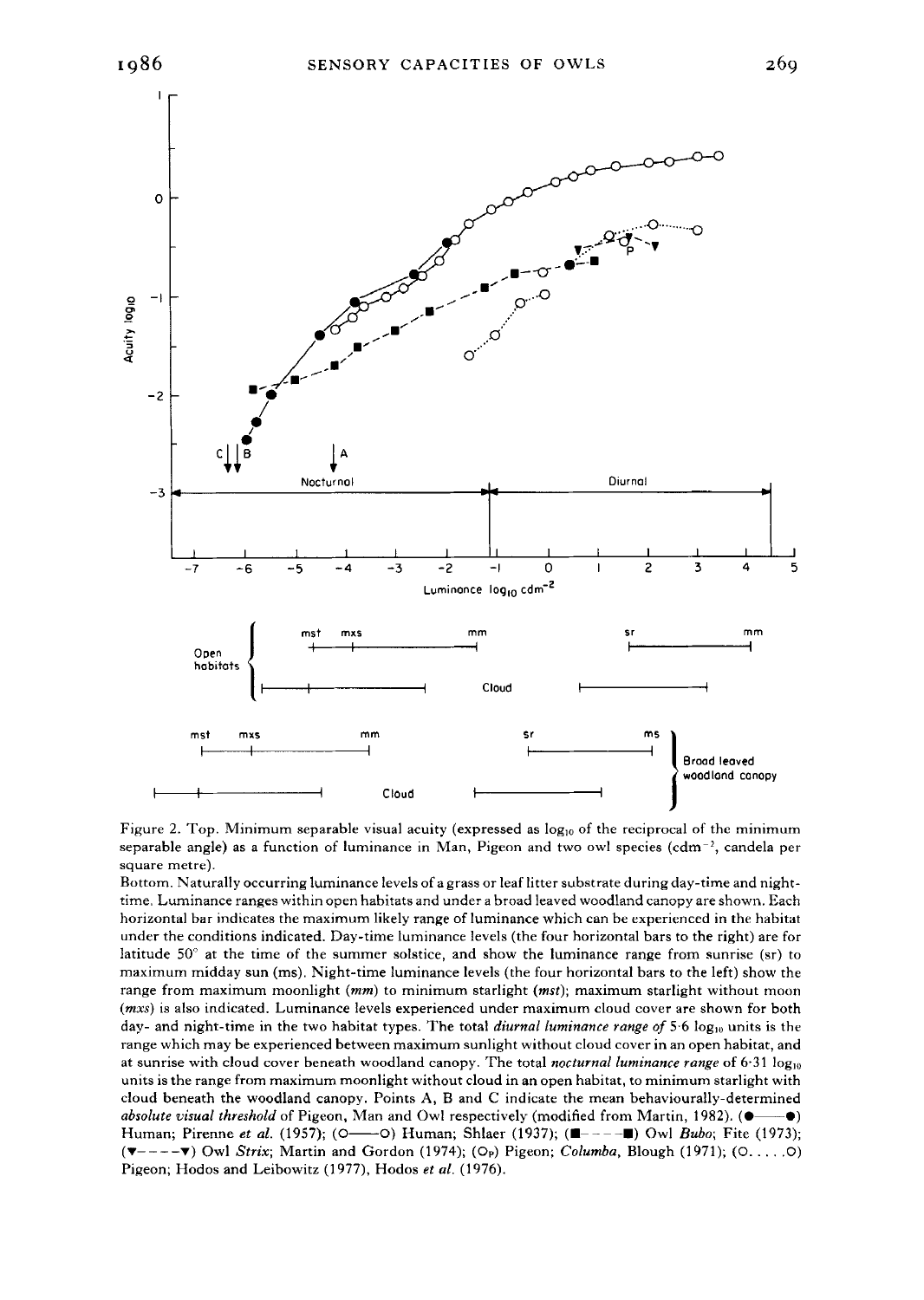#### **Spatial resolution**

Theoretical considerations of retinal image analysis (Snyder *et al.* 1977) suggest that spatial resolution at low light levels in Man and Owls should be similar, and there is experimental evidence that this is so (Fig. 2). Spatial resolution of any image must decrease with luminance level regardless of the device (e.g., photoreceptors, photographic emulsion, photodiodes, etc) used to analyse the image. High spatial resolution of an image of low luminance is not possible theoretically, regardless of the degree of contrast in the image (Snyder *et al.* 1977).

There is commercially available equipment which serves to enhance human visual resolution at night; it does so either by increasing the size and brightness of the image, and/or by unemploying a non-visible part of the electromagnetic spectrum which is at a higher intensity than the visible wavelengths **(e.g.,** infra-red). Because of the similarities in rod photoreceptor parameters in human and owl eyes, it may be seen that an owl could achieve spatial resolution superior to that of Man by employing only one element of the strategy used by the commercial devices, i.e., increased image-size and brightness. However, as argued above it would seem that there is little possibility that this can occur.

## **Vision at high light levels**

Behavioural (Martin & Gordon 1974a,b), electrophysiological (Martin *et al.* 1975) and anatomical (Bowmaker & Martin 1978) studies all furnish evidence that the Tawny Owl visual system functions adequately at high, day-time, light levels. Evidence from analysis of the visual pigments of cone photoreceptors and their associated oil droplets (Bowmaker & Martin 1978) corroborates behavioural investigations of wavelength discrimination (Martin 1974) which suggest that the owl is not capable of such subtle wavelength discriminations as diurnal bird species such as the Pigeon *Colurnba* livia (Wright 1979). However, Figure 2 shows that maximum spatial resolution in two owl species-(the Tawny Owl and the Great Horned Owl *Bubo virginianus*)—and in the pigeon is very similar and is attained in all three species at a similar luminance level. This implies that, during the day-time, owls are not at a visual disadvantage compared with at least some obligate diurnal bird species, such as the Pigeon. All of these species are, however, inferior in their maximum spatial resolution compared with either man or with a diurnal bird of prey, the American Kestrel *Falco sparvevius* (Hirsch 1982). Maximum resolution in these latter species is approximately five times higher than in the tawny owl at a similar high luminance level.

### **Binocular vision**

The owls in general are often regarded as having the most frontally placed eyes amongst the birds (Fig. 1) and that this has resulted in them possessing some of the largest binocular fields to be found in this vertebrate class. However, in the Tawny Owl the optic axes of the eyes are not parallel, but diverge by *55"* and maximum binocular field width equals only 48" (Martin 1984a). By comparison, the optic axes in Man and Pigeon diverge by  $10^{\circ}$  and  $132^{\circ}$  respectively and the maximum widths of their binocular fields are approximately  $140^{\circ}$  and  $22^{\circ}$ . The function of binocularity and the factors which may account for the known interspecific differences in binocular field width amongst vertebrates has received much discussion, but there is little concensus on either of these topics (Martin 1984a). Thus it is not clear whether the relatively large binocular field of the owl compared with that of the Pigeon can be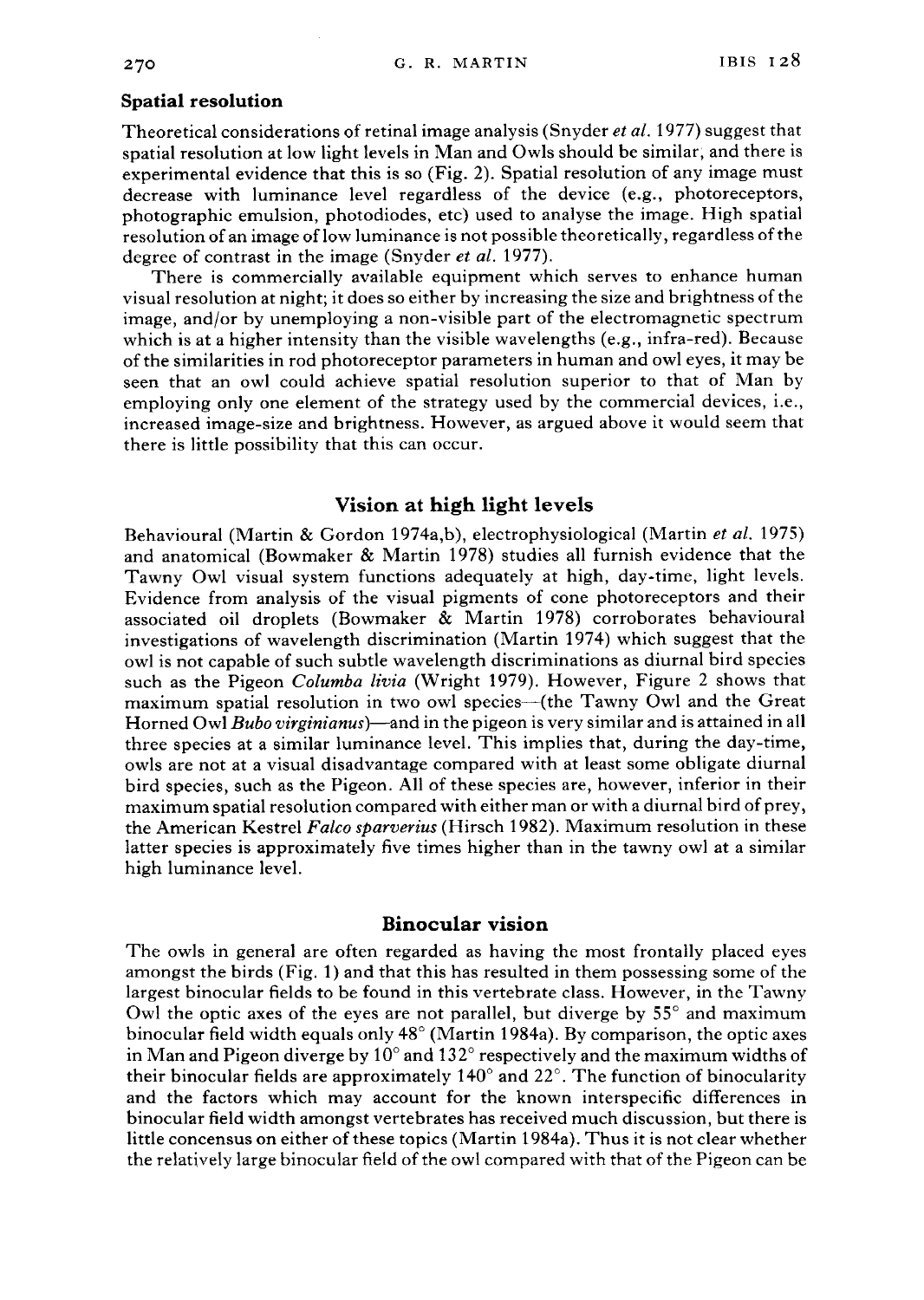correlated directly with the nocturnal habit, as has often been assumed (Walls 1942, Tansley 1965, Mikkola 1983, Burton 1985).

## **Vision in relation to naturally occurring light levels**

Figure **2** shows that the light levels which may be experienced within the nocturnal environment are highly variable. Depending upon such factors as the degree of vegetation cover, the altitude and phase of the moon and the presence of cloud, incident light levels at night may differ by over one million-fold. In addition, the reflectance of natural substrates can differ by a factor of up to 100-fold [e.g., fresh snow compared with black soil (Krinov 1947)] *so* the range of luminance levels an eye might be exposed to after sunset may cover eight orders of magnitude. Thus, for the purposes of understanding the sensory problems of the nocturnal habit the simple 'nocturnal' label can be misleading. For example, nocturnal bird species which live in predominantly open habitats such as the majority of the Caprimulgiformes (nightjars, etc.), and some owls, may never experience the lowest naturally occurring luminance levels to which the nocturnal woodland owls are frequently exposed.

Figure **2** indicates that, even under cloud cover, the sky itself should always be visible to both Man and Tawny Owl (though not to the Pigeon) and thus some kind of pattern vision should be possible by viewing objects in silhouette against the sky. However, under a woodland canopy the minimum natural luminance even of grass or leaf litter, let alone black earth or similar low reflectance substrates, is low enough to render these substrates invisible both to Man and to Tawny Owl. **Also,** because the reflectances of many natural substrates and objects are very similar (Krinov 1947), the visual scene will be of low contrast. So there will be many occasions, especially under a vegetation canopy, when even large objects will be invisible despite being viewed at average luminance levels which are above absolute visual threshold. While this invisibility of natural objects can be readily verified by personal 'observation', predicting the nature, size and distance at which various objects might just be detected at a given luminance is problematic, principally because there is little information on spatial resolution beyond measures of minimum separable acuity (involving high contrast stimuli) at low luminance levels. However, something of the problem can be appreciated by the following prediction which can be made from the data of Figure 2: at a luminance level approximately 10 times higher than absolute visual threshold (i.e., in the middle of the luminance range which commonly occurs under a broad-leaved woodland canopy at night) even a dark-coloured rodent 60 mm in length walking across snow will be invisible to both Man and **owl** until within a viewing distance of **3** m.

It would seem, therefore, that at the lower naturally occurring light levels the visual system can only be used both by Man and Owls to control behaviour with respect to large objects, and cannot detect such objects as small branches or prey items.

# **Audition**

### **Auditory localization**

It has been clearly demonstrated that audition can play an important part in prey capture by owls. Barn Owls *Tyto alba* can detect and capture live rodent prey by pouncing from a perch in total darkness, guided only by the sound that the animal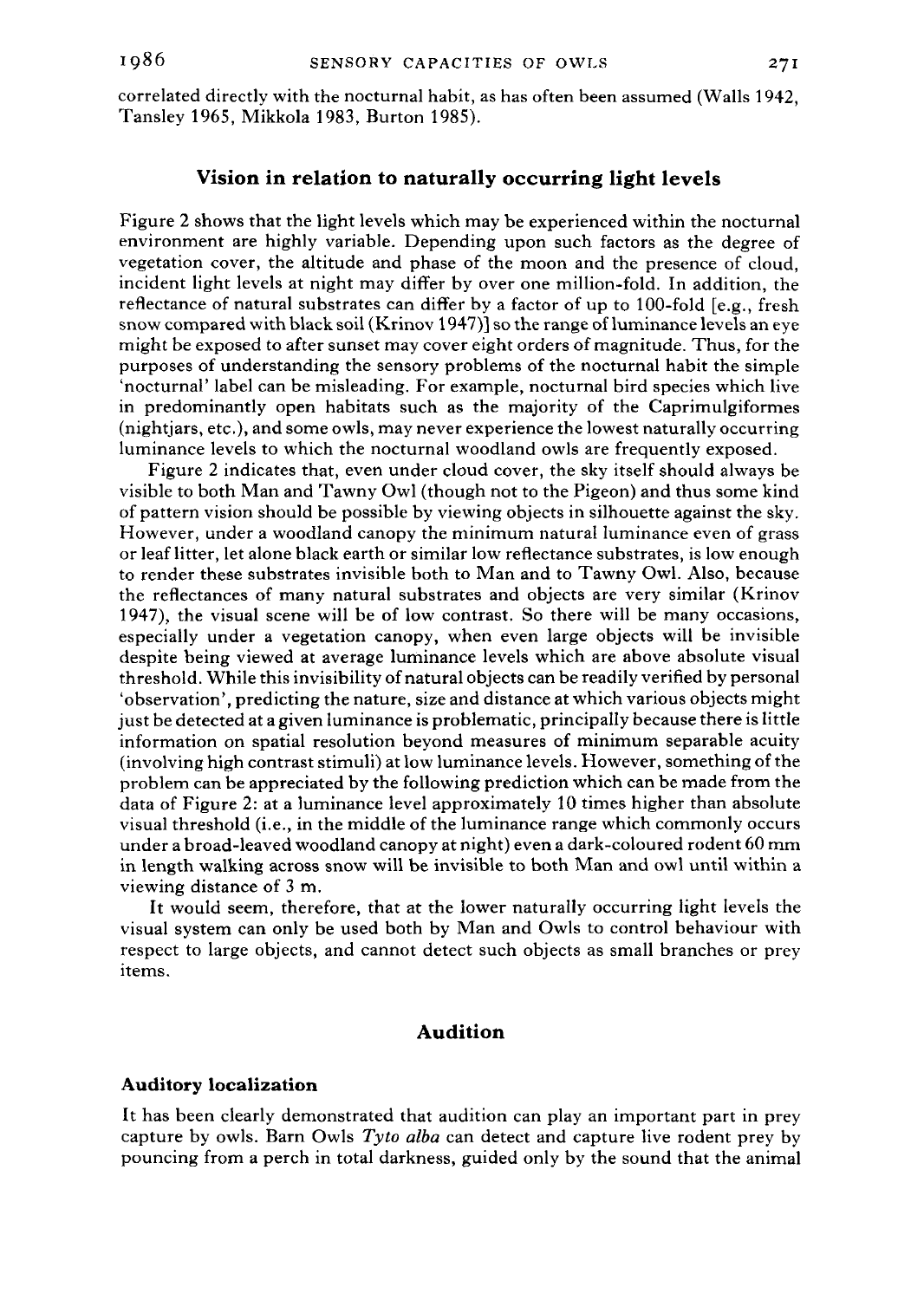produces as it moves through leaf litter (Payne 1971). The outer ears of many owl species are large, and exhibit complex bilateral asymmetry in size, shape and position (Norberg 1977). It has been proposed that these anatomical features are an essential part of the auditory localization system, functioning principally in the vertical location of sounds in the frontal plane (Norberg 1978, Knudsen & Konishi 1979). While studies of auditory localization in the Barn Owl (Knudsen *et al.* 1979), make it clear that audition itself is sufficient to mediate prey capture, it is also clear that the Barn Owl's ability to localize white noise sound sources (which approximate leaf litter rustle) is not superior to that of Man (Mills 1958, Roffler & Butler 1968).

### **Auditory sensitivity**

**As is** the case with visual sensitivity, it was proposed that owls were markedly superior to man in their absolute auditory sensitivity (Konishi 1973). However, this conclusion was based upon the result obtained from a single subject, and it is known (Sivian & White 1933, Masterton *et al.* 1969) that measures of minimum auditory thresholds exhibit large variability due to both intraspecific and procedural differences.

More detailed interspecific comparisons of auditory thresholds in birds and mammals have led to the conclusion that both owls and mammals, including Man, have similar absolute auditory sensitivity and that this sensitivity coincides with the auditory masking level produced by minimum naturally occurring ambient sound (Martin 1984b). This suggests that the ultimate limit on auditory sensitivity in vertebrates **is** determined not by physiological factors, such as thermal agitation of fluids within the cochlea (Harris 1967) , or 'self-noise' (Diercks & Jeffress 1962), but by a source common to all non-aquatic vertebrates: the minimum ambient sound level. Auditory sensitivity greater than that dictated by the minimum ambient sound is unlikely to evolve, since sounds below this minimum will always be inaudible due to the auditory masking produced by the ambient noise.

It may be concluded, therefore, that under any given environmental conditions the ability of both owls and man to detect and locate a particular sound is likely to be very similar.

## **The sensory problem of nocturnality**

The conclusion to be drawn from the above discussion of both the visual and auditory capacities of owls is that an explanation of the ability of these birds to be active at night, based only upon high sensory sensitivity, is untenable. Owls possess a visual system whose absolute sensitivity and resolution approach the theoretical maxima (dictated principally by the quanta1 nature of light). Even *so,* vision cannot function adequately to mediate prey detection or flight in the spatially complex environment of a woodland habitat under the full range of nocturnal light conditions. Also, although auditory sensitivity in owls appears to have reached the ultimate limit possible in the aerial environment, audition cannot of itself permit the detection of obstacles, although it can clearly serve in the detection of prey items which either emit sounds or make sounds as they move.

It has been hypothesized that much, if not all, human perception is dependent upon cognition as well as immediate sensory input (see, for example, Gregory (1974), Frisby (1979)). This is exemplified by studies of car-driving at night-time. In completing this task people frequently, sometimes habitually, drive in a manner which is beyond the control of information immediately available via their visual system (Hills 1980). Accidents are usually avoided, however, since the visual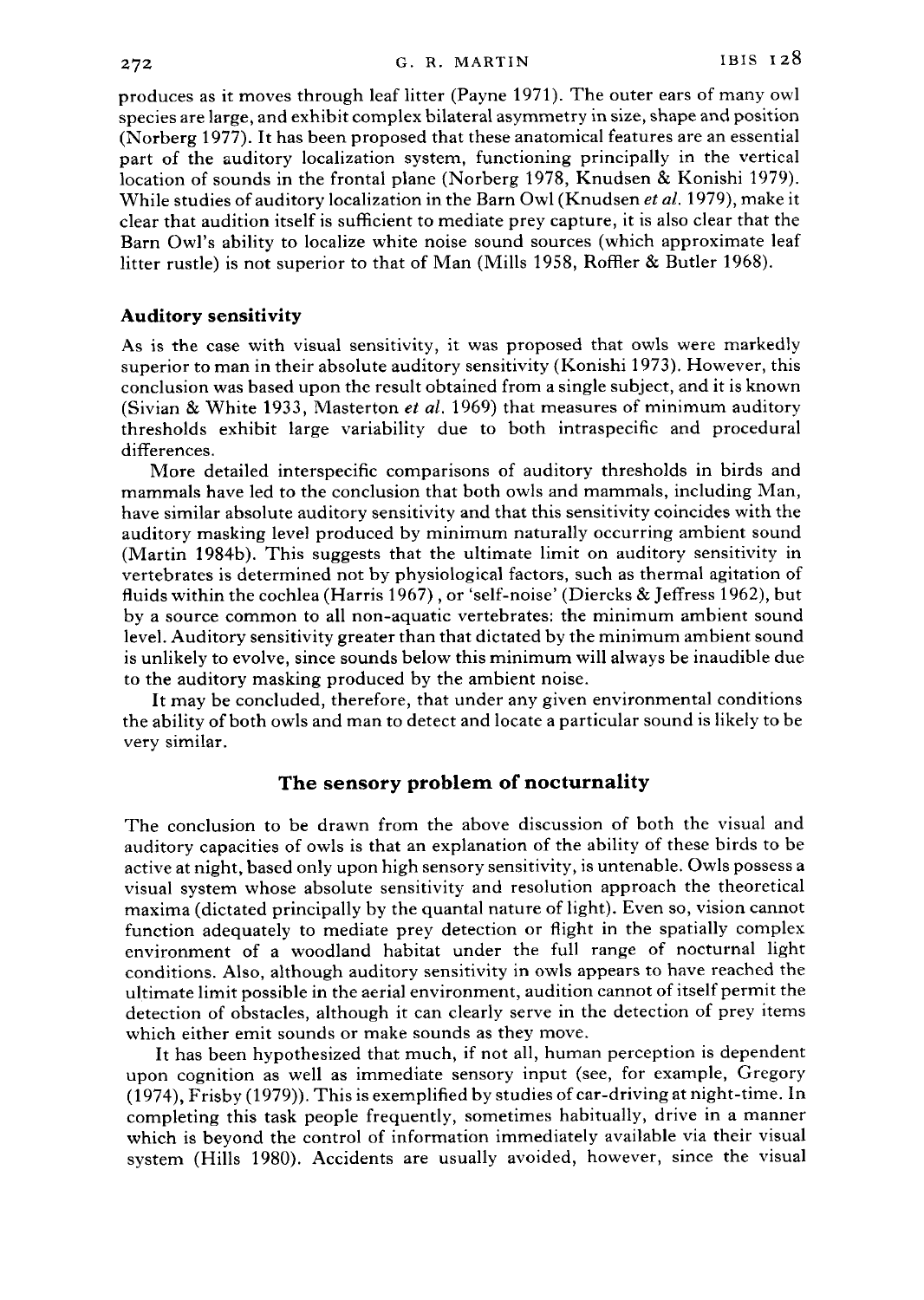information that is available (e.g., detection of road markings and lights on other vehicles) is supplemented by general knowledge of the nature of roads and traffic and specific knowledge of local topography.

Since both Man and Tawny Owl are equally restricted in their main telereceptive sensory capacities, a similar analysis would seem applicable to the nocturnal behaviour of the Tawny Owl. Thus, it may be proposed that knowlege of both the general characteristics of the environment and specific details of the local topography are important for the mediation of the bird's behaviour under nocturnal conditions. The nocturnal habit of owls must be dependent upon behavioural and cognitive adaptations, as well as sensory adaptations.

## **Natural history of the tawny owl**

Long-term studies of the natural history of Tawny Owls (Southern 1970, Hirons 1976, 1985, Hardy 1977) have shown that this species exhibits a number of unusual behavioural traits. Perhaps the most important single feature of the Tawny Owl's natural history is its sedentary habit which is manifested by its high degree of territoriality.

The birds are territorial throughout the year and territorial boundaries alter little, if at all, during a bird's life time. The defended area supplies all of the food requirements of the individual bird. Also, both male and female share the same territory throughout the year, although there is some evidence that females occasionally move territories. In these features the Tawny Owl differs not only from the majority of bird species, including sympatric diurnal raptors of similar habitat preferences (e.g., the Sparrowhawk *Accipiter nisus* and Goshawk *A. gentilis* (Newton 1979, Marquiss & Newton 1981, Kenward 1982)), but also appears to differ from the majority of other owl species.

No other owl species has received such detailed study as the Tawny Owl, but summarised data for Western Palearctic species of owl (Cramp 1985) indicates that only in the Ural Owl *Strix uralensis* do individuals behave like the Tawny Owl and typically defend an exclusive hunting and breeding territory throughout the year. Both the Tawny and Ural Owls are nocturnal, with extensive woodland the preferred hunting and breeding habitat.

There are, however, species in which individuals or pairs have, on occasion, been reported as maintaining a territory throughout the year (Barn Owl, Eagle Owl *Bubo bubo,* Little Owl *Athene noctua,* Long-Eared Owl *Asio otus,* Tengmalm's Owl *Aegolius funereus).* These species are also regarded as nocturnal but they prefer habitats which are essentially more open than those frequented by the Tawny and Ural Owls, with scattered trees or woodland glades and margins an essential component. It would be of interest to know more detail of the particular circumstances (especially habitat characteristics) which are correlated with the occurrence of a sedentary habit in certain individuals of these species.

No diurnal and/or crepuscular species of Western Palearctic owl (Snowy Owl *Nyctea scandiaca,* Pygymy Owl *Glaucidium passerinurn,* Hawk Owl *Surnia ulula,*  Great Grey Owl *Strix nebulosa,* Short-Eared Owl *Asio flarnrneus)* appears to be as territorial as the nocturnal owls. In these species the majority of pairs maintain a territory (which need not coincide with the hunting range) during the breeding season only.

Of the Western Palearctic species only the Scops Owl *Otus scops* presents an exception to these general conclusions in that the species is regarded as essentially nocturnal, but there are no records of sedentary individuals or pairs. Scops Owl requires the cover of trees for roosting and nesting but hunt large insect prey over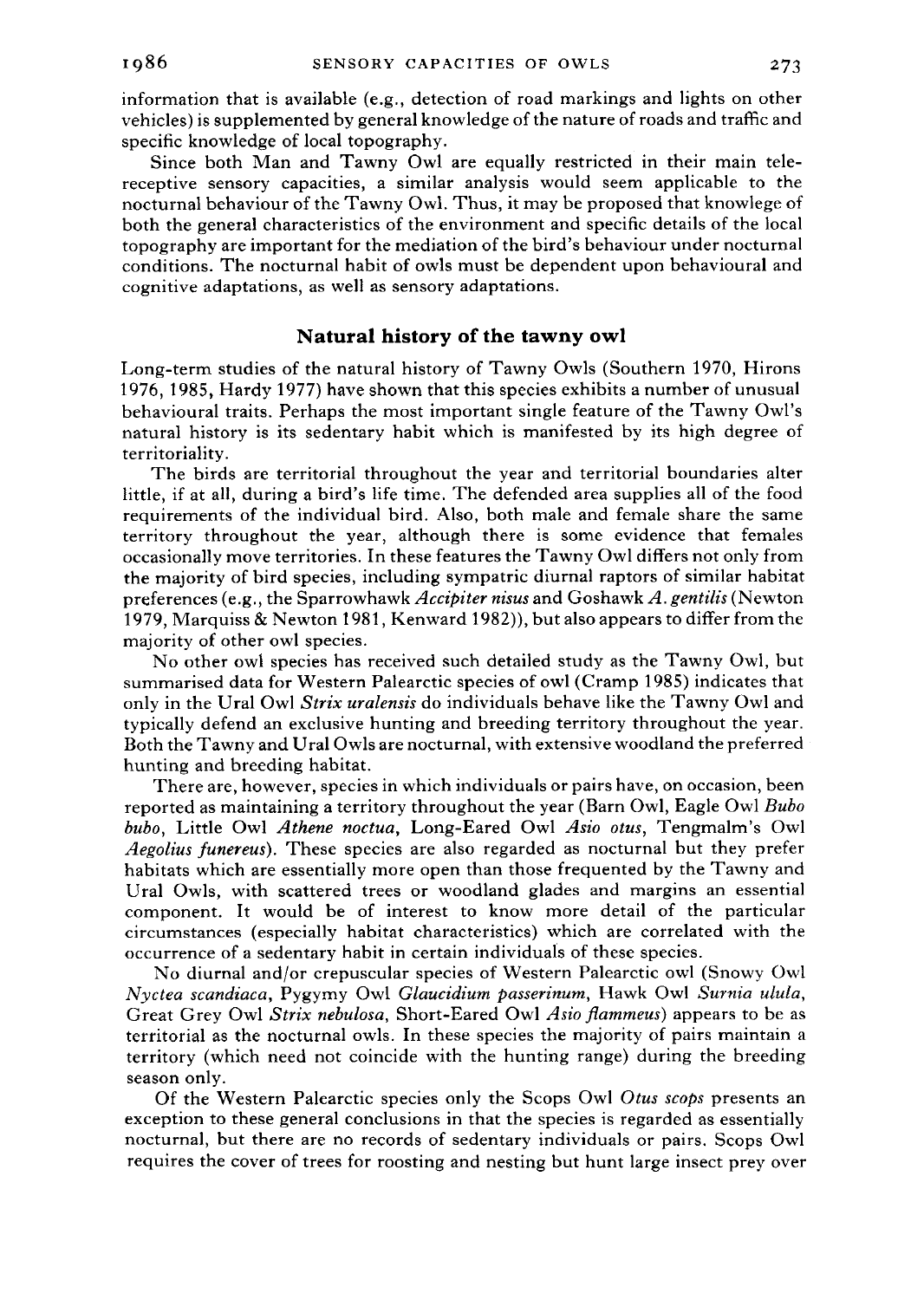open ground. Northern populations of the species are migratory, while southern ones are partially migratory or resident. However, it is not known whether any of the resident individuals maintain a territory outside the breeding season although local populations are known to be gregarious at this time.

In the case of the Tawny Owl, possession of a territory seems essential for the survival of the bird during the annual cycle. A high proportion  $(\simeq 60\%)$  of young birds die each year, many of starvation, and it is believed that the majority of these birds do not hold territories and that their starvation is directly attributable to this factor (Hirons *et* **al. 1979,** Hirons **1985).** Mortality amongst territory holders is less than **15%** per annum. Once established in its territory (in Southern England, in the preferred habitat type, approximatrely 12 ha) an individual owl (both male and female alike) is likely to remain in that area all of its life (average life expectancy, **5** + years: oldest ringed bird, **18** years **7** months). Territorial boundaries are defended vigorously against neighbours and non-territorial intruders are excluded from territories. However, if a territory becomes vacant it is normally re-occupied before the adjacent resident birds expand into it.

The dietary spectrum of the Tawny Owl is broad. It seems that since Tawny Owls forage exclusively within the boundaries of their territory, they must turn to alternative prey items during the annual cycle. Thus, unlike the owls of similar body weight, but which live in open habitats and tend to be specialist feeders (e.g., the Short-Eared Owl), the Tawny Owls' response to a shortage of prey of optimum size (small mammals and birds) is not to forage further afield, but to forage within its territory for smaller items, such as earthworms, which at certain times of the year can form a substantial proportion of the diet (Southern **1970).** 

Not only do the birds remain in their territory throughout their life, but they are also consistent in the way that the territory is used (Hardy **1977).** Thus, hunting, roosting and feeding tend to take place at regularly-used perches. The hunting technique is predominantly 'perch-and-pounce', where the owl waits for prey to come into the vicinity of the chosen perch. It does not quarter for prey on the wing as do owls of open habitats (e.g., the Short-Eared Owl) although hunting Tawny Owls have been recorded as flying into a roost of small passerines (Cramp **1985).** Hunting on the wing has been recorded in the Tawny Owl but this was apparently anomalous behaviour (Nilson **1978).** It was recorded in summer at a high latitude when light levels were higher than the normal nocturnal range.

It is also noteworthy that Southern **et al. (1954)** concluded that young Tawny Owls, during the protracted period of dependence on their parents (approximately  $2\frac{1}{2}$ -3 months post fledging), make little or no effort to feed themselves, but concentrate on learning their way about the parental territory. Also, there is evidence that even adult Tawny Owls may not always be able to negotiate obstacles within their territory. Thus, when disturbed or surprised at night, Tawny Owls have been known to fly into branches and even tree trunks (Hirons, pers. com.) thus suggesting that vision was not sufficient to guide these birds about obstacles.

# **Conclusion**

### **Territoriality and the nocturnal habit**

Many features of the natural history of the Tawny Owl becomes explicable in the light of the sensory limitations and the behavioural and cognitive aspects of nocturnality discussed above. Thus, the high degree of territoriality may be interpreted as essential to permit prey capture and general mobility when light levels become limiting for the immediate visual guidance of flight and other behaviour. To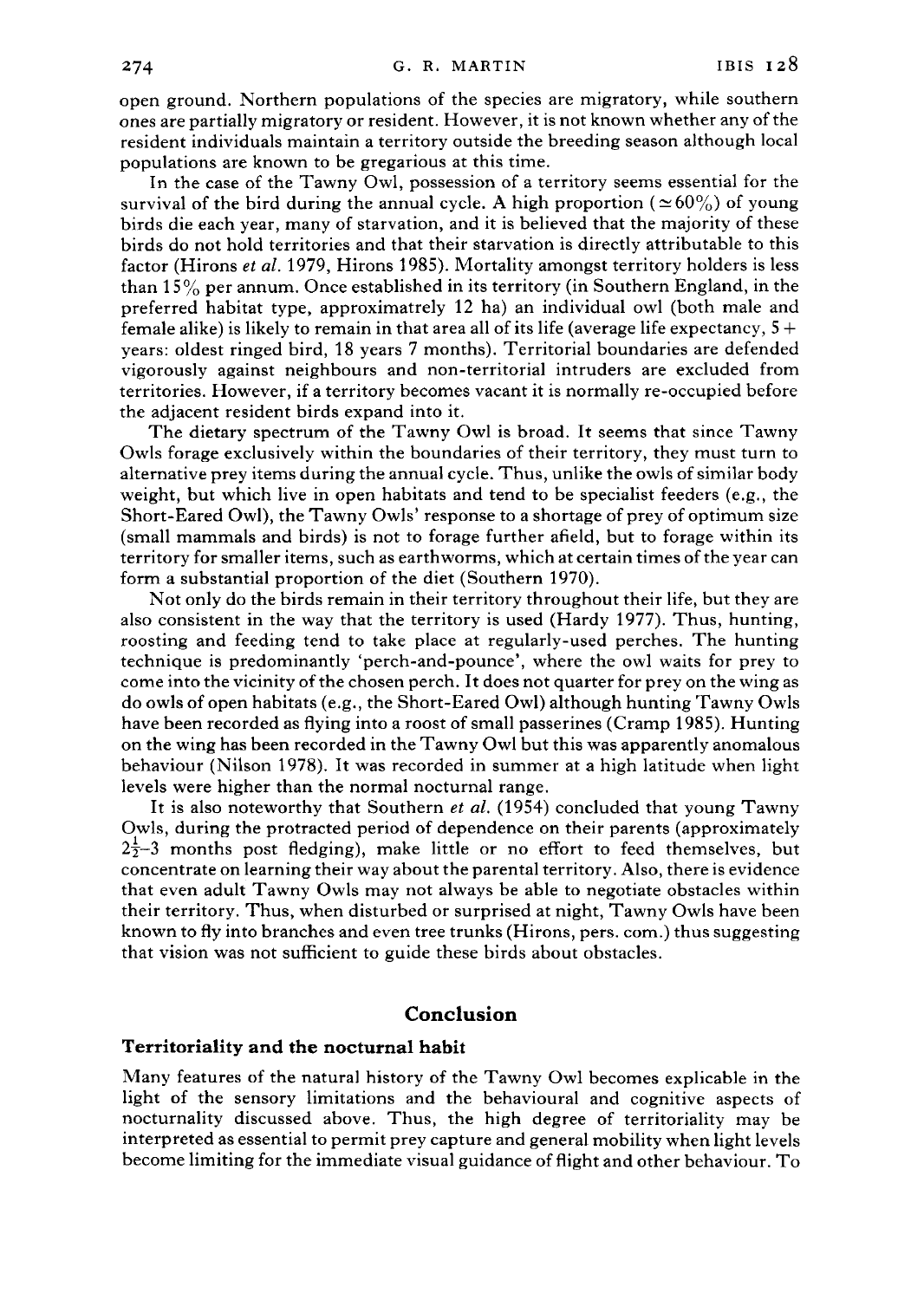stray out of the territory (for example in response to a shortage of optimal sized prey) is of no advantage since it is specific knowledge of landmarks and the regularly used perches that is essential for prey capture and movement under restricted sensory input. For similar reasons invasion of an adjacent territory is of little value. The use of the 'perch-and-pounce' hunting technique, employing a limited number of perches, is also comprehensible, since the use of these regular perches will facilitate the accumulation of the topographical knowledge required to mediate prey capture using audition alone.

### **The value of topographical knowledge**

The adaptive function of avian territoriality is not generally understood, This is because the proximate and ultimate factors underlying territoriality are not the same in all species and indeed more than one factor may be operating simultaneously (Wilson 1975, Davies 1978). Hinde (1956: 349) proposed that 'familiarity with food sources and refuges from predators', could be regarded **as** one of the functions of territorial behaviour. However, most recent work on territoriality has tended to favour analyses using metaphores drawn from economics in which emphasis has been upon the costs and benefits involved in the defence of resources within the territory.

Familiarity with food sources and refuges from predators are likely to be benefits which accrue as the result of protracted residence in any one site. However, in the case of the Tawny Owl it would seem that to be an habitual nocturnal species, detailed topographical knowlege, gained through protracted residence in a restricted area, is essential for survival. If an economical metaphor is to be employed, then rather than regard the high degree of territorality in the Tawny Owl as involving only the defence of a resource (average territory size in Tawny Owls is related primarily to average abundance of prey within an area (Southern 1970, Hirons 1976, Hardy 1977, Hirons 1985), and nest sites may sometimes be a limited resource (Lundberg 1979, Wardhough 1984)), it might be convenient to view the situation as also involving the 'protection of an investment'.

Defence of a resource implies that some commodity within the territory has a value which can be readily appropriated by other individuals. However, topographical knowledge of a territory has value to the resident individual only. It cannot be transferred to another individual nor can it be transferred by the resident to another site. However, topographical knowledge, and hence the value of holding a particular territory is likely to increase with length of residence in the same way that an investment increases its value over time. (In the Tawny Owl Southern & Lowe (1 986) have argued that continued occupancy of a territory results in greater hunting skill. This **is** reflected in the data of Southern (1970) which suggest that the probability of successful breeding increases with the length of time that the territory has been occupied.) At some point the value of this investment may come to outweigh that of the defended resources. Whether it does so for a particular species or individual will depend upon many factors concerning the quality of the defended resources and the value of topographical knowledge in the natural behaviour of the species.

In the Tawny Owl, because of the necessity of detailed topographical knowledge for nocturnal mobility and prey capture thoughout the year, the point at which the value of this knowledge exceeds the value of the defended resources may be reached frequently. The observations that resident Tawny Owls remain on territory and accept a diversity of prey items, many of which are below optimal size, e.g., earthworms and beetles (Southern 1970) and/or use less favoured nest sites (e.g., a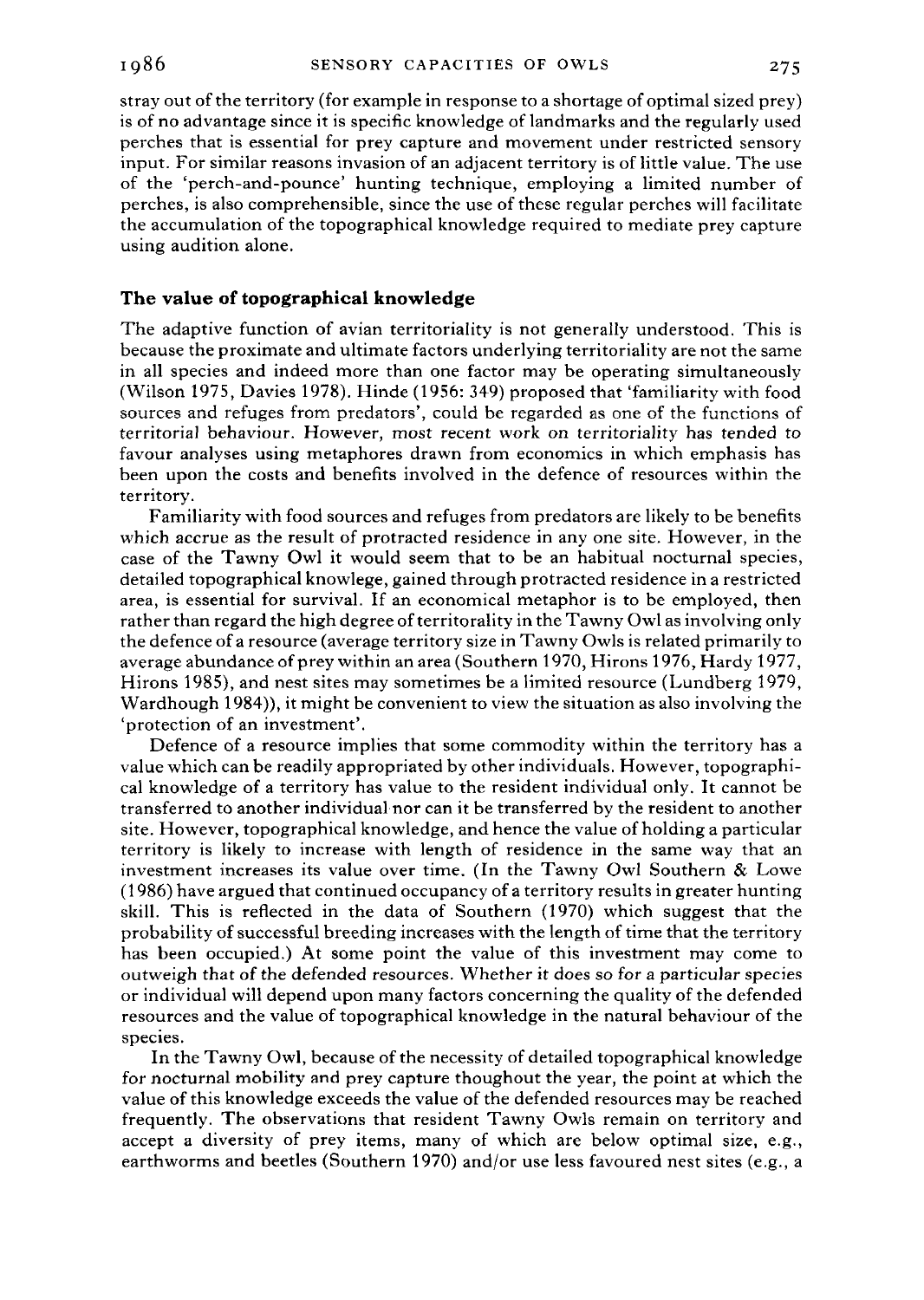scrape on the ground rather than a hollow **tree** (Mikkola 1983) may both be explained in **these** terms.

I thank the following for their most helpful discussions and comments: J. Cohen, H. Kruuk, H. N. Southern, K. Voous and S. R. Young.

### **References**

- BARLOW, H.B. 1981. Critical limiting factors in the design of the eye and visual cortex. Proc. R. Soc. Lond. B. **212: 1-34.**
- BEVEN, G. **1956.** The food of Tawny Owls in London. London Bird Rep. **29: 57-72.**
- BLOUGH, D.S. **1955.** Method for tracing dark adaptation in the pigeon. Science **121: 703-704.**
- **BLOUGH,** P.M. **1971,** The visual acuity of the pigeon for distant targets. J. exp. Anal. Behav. **15: 57-68.**
- BOWMAKER, J.K. & DARTNALL, H.J.A. **1980.** Visual pigments of rods and cones in a human retina. J. Physiol. (Lond). **298: 501-511.**
- BOWMAKER, J.K. &MARTIN, G.R. **1978.** Visual pigments and colour vision in a nocturnal bird, *Strix* aluco (Tawny Owl). Vision Res. 18: **1125-1 130.**
- BURTON, J.A. **1985.** Owls of the World (Second Edition). London: Lowe.
- CRAMP, S. (ED.). **1985.** The birds of the Western Palearctic, Vol. **4.** Oxford: Oxford University Press.
- DAVIES, N.B. **1978.** Ecological questions about territorial behaviour. *In* Krebs, J.R. & Davies, N.B. (eds), Behavioural Ecology: An Evolutionary Approach: **31 7-350.** Oxford: Blackwell.
- DICE, D.L. **1945.** Minimum intensities of illumination under which owls can find dead prey by sight. Am. Nat. **79: 384416.**
- DIERCKS, K. J. & JEFFRESS, L.A. **1962.** Interaural phase and the absolute threshold for tone. J. Acoust. SOC. Am. **34: 981-984.**
- FITE, K.V. **1973.** Anatomical and behavioural correlates of visual acuity in the Great Horned Owl. Vision Res. **13: 219-230.**
- FRISBY, J. **1979.** Seeing, illusion, brain and mind. Oxford: Oxford University Press.
- GREGORY, R.L. **1974.** Concepts and mechanisms of perception. London: Duckworth.
- GRIFFIN, D.R. & SUTHERS, R.A. **1970.** Sensitivity of echolocation in cave swiftlets. Biol. Bull. **139: 495- 501.**
- HARDY, A.R. **1977.** Hunting ranges and feeding ecology of owls in farmland. PhD Thesis, Aberdeen University.
- HARRIS, G.G. **1967.** Brownian motion in the cochlear partition. J. Acoust. SOC. Am. **44: 176-186.**
- HECHT, S. & PIRENNE, M.H. **1940.** The sensitivity of the nocturnal LongEared Owl in the spectrum. J. Gen. Physiol. **23: 709-717.**
- HILLS, B.L. **1980.** Vision, visibility and perception in driving. Perception **9: 183-216.**
- HINDE, R.A. 1956. The biological significance of the territories of birds. Ibis 98: 340-369.
- HIRONS, G.J.M. **1976.** A population study of the Tawny Owl *(Stvzx* aluco) and its main prey species in a woodland. D Phil Thesis, Oxford University.
- HIRONS, G.J.M. **1985.** The effects of territorial behaviour on the stability and dispersion of Tawny Owl *(Stiix* aluco) populations. J. **2001.** Lond. (in press).
- HIRONS, G., HARDY, A. & STANLEY, P. **1979.** Starvation in young Tawny Owls. Bird Study **26: 59-63.**
- HIRSCH, J. **1982.** Falcon visual sensitivity to grating contrast. Nature (Lond). **300: 57-58.**
- HODOS, **W.** & LEIBOWITZ, R.W. **1977.** Near-vield visual acuity of pigeons: effects of scotopic adaptations and wavelength. Vision Res. 17: 463-467.
- **HODOS,** W., LEIBOWITZ, R.W. & BONBRIGHT, J.C. **1976.** Near-field visual acuityof pigeons: effects ofhead position and stimulus. J. Exp. Anal. Behav. **25: 129-141.**
- KENWARD, R.E. **1982.** Goshawk hunting behaviour, and range size as a function of food and habitat availability. J. Anim. Ecol. **51: 69-80.**
- KNUDSEN, E.I. & KONISHI, M. **1979.** Mechanisms of sound localization in the Barn Owl (Tyto alba). J. Comp. Physiol. **133: 13-21.**
- KNUDSEN, E.I., BLASDEL, G.G. & KONISHI, M. **1979.** Sound localization by the Barn Owl (Tyto alba) measured with the search coil technique. J. Comp. Physiol. **133: 1-11.**
- KONISHI, M. **1973.** How the owl tracks its prey. Am. Sci. **61: 414424.**
- KONISHI, M. & KNUDSEN, E.I. 1979. The oil bird: hearing and echolocation. Science 204: 425-427.
- KRINOV, E.L. **1947.** Spectrol, naye otrazhatel 'naya sposobnost' prirodynykh obrazovanii. Izadaltel'sto Akad. U.S.S.R. (translation by G. Belkov, National Research Council, Canada. Technical Translation **TT-439, 1953).**
- LUNDBERG, A. **1979.** Residency, migration and a compromise: adaptations to nest-site scarcity and food specialization in three Fenoscandian owl species. Oecologia. (Berl). **41: 273-281.**